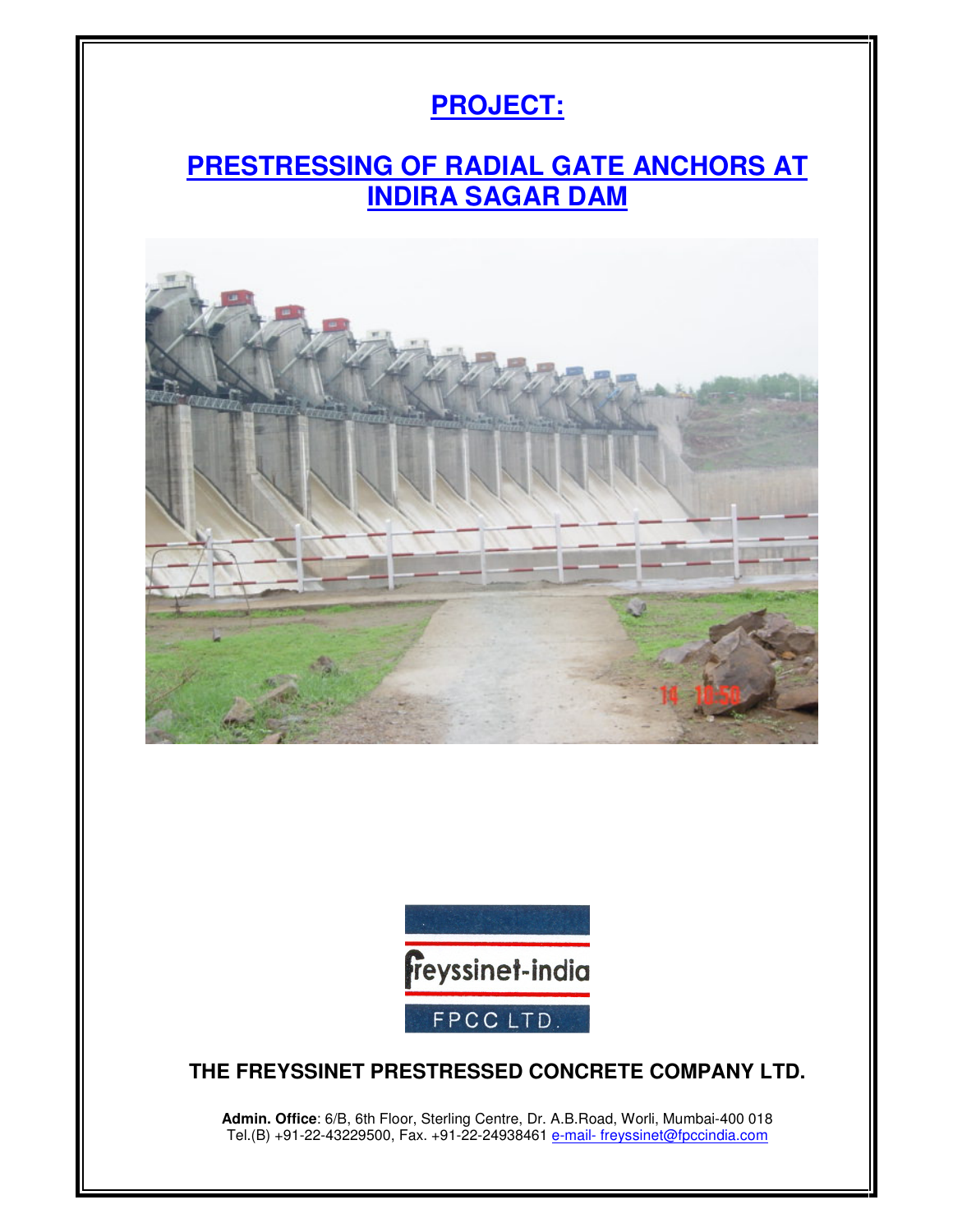#### **PROJECT DETAILS**

- **Location Of Job:- Narmada Nagar, Khandwa ( Madhya Pradesh)**
- **Nature Of Job:- Prestressing Of Radial Gate Anchors**
- **Owner :-M/S Narmada Hydroelectric Development Corporation Limited**
- **Design Consultant For Hydromechanical Works :- M/S Technopromexport Ltd. ( Moscow, Russia)**
- **Sub Contractor :- M/S Gwallior Tanks & Vessels Ltd (Bhopal)**
- **Prestressing Sub Contractor:- The Freyssinet Prestressed Concrete Company Ltd.**
- **Execution Period 18 Months February 2004 to August 2005.**